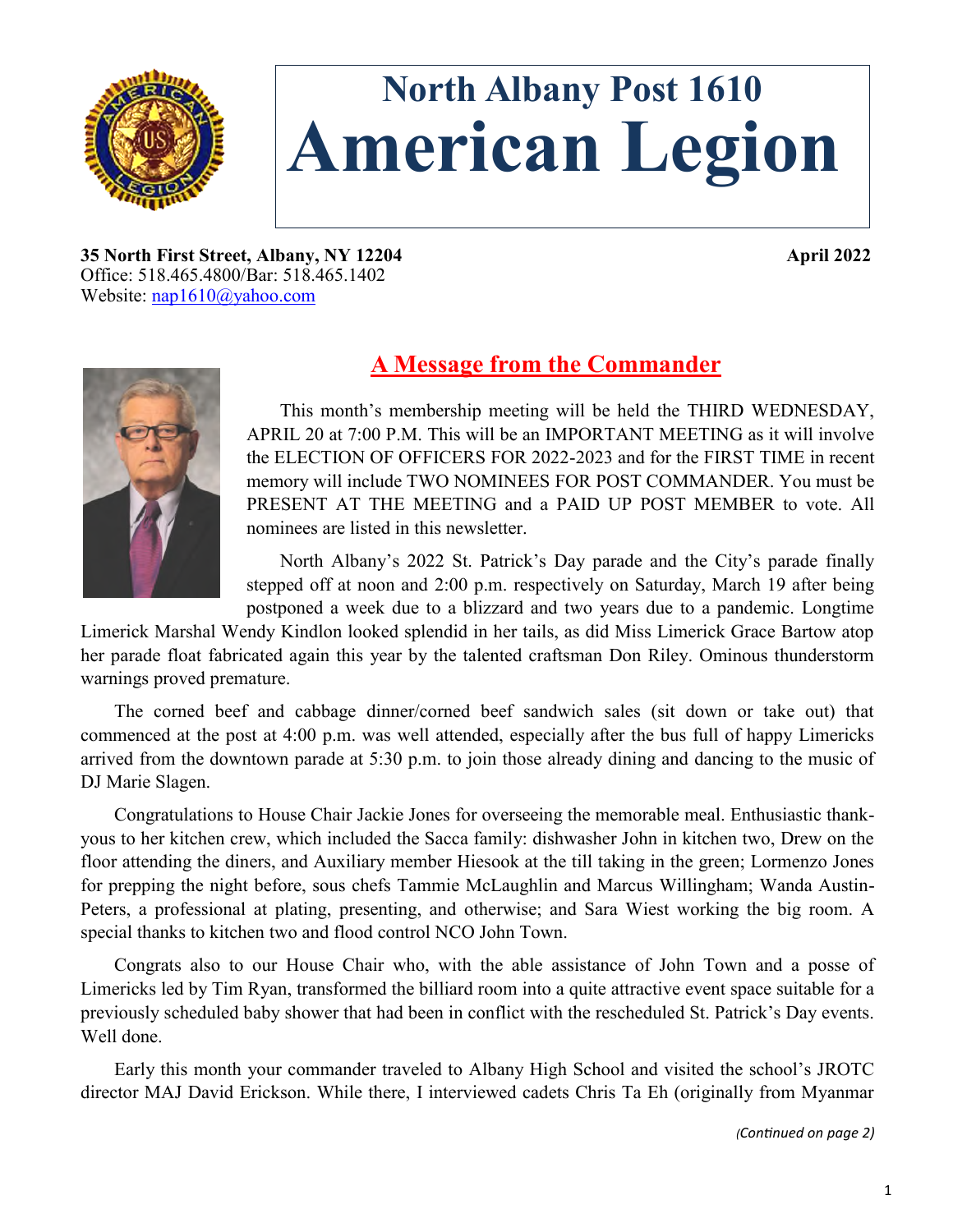by way of Thailand) and Kevin Kam (originally from Binghamton by way of I-88). Both juniors will be attending Boys State this June 26 through July 1 at Morrisville State College down in the Southern Tier. We also have someone trying to get us a cadet from Albany Academy and possibly Green Tech.

\* \* \* \* \* \*

At a Joint Veterans Committee meeting held early this past March, we appointed Gold Star Mothers Mary Elizabeth Jenks and Cindy Roberts as grand marshals of Albany's 2022 Memorial Day parade this May 30. Both lost daughters who were serving in the military at the times of their deaths.

SP4 Abigail Rose "Abby" Jenks was a member of the 82nd Airborne Division when she died at Ft. Bragg on April 19, 2021 during a training jump from a helicopter after her parachute failed to deploy. She was 20.

SGT Kristie A. Roberts, a medic with the 466th Medical Unit, NYARNG, Queensbury, NY, died by suicide on August 21, 2012 at age 27. SGT Roberts, an only child, became one of the "22-a-day" (as the military calls them)  $$ more than twice the national suicide rate in the civilian population.

Mark your calendars for the first First Friday Fish Fry, Friday, May 6 at the post, sit down or take out, 4:00 'til 7:00 p.m. Includes fish fry, french fries, coleslaw. \$12.00.

Until Russia withdraws, we are all Ukrainians.

> Lawrence Wiest Commander



## **ELECTION OF AL POST 1610 OFFICERS 2022-2023**

Post Commander Treasurer Larry Wiest Don Perry (No Candidate) (Vote for One)

1st Vice Commander Judge Advocate Jackie Jones Larry Wiest

2nd Vice Commander Historian (No Candidate) John Mullen

3rd Vice Commander Chaplain Don Perry Chuck Lossi

Adjutant Sergeants at Arms John Sacca Mickey Ryan and William Ryan

## **Chaplain's News**

Sick call:

- Charles "Chuck" Lossi, Legion
- Carole Egan, Auxiliary
- Jan Precopia, Auxiliary

Prayers are asked for Marc DeLisle, JoAnn DeLisle's son.

If you know of anyone who is sick or has passed, please contact our Chaplains:

Charles Lossi (518.438.6336); Peggy Hovish  $(518.785.3485$  or phovish $@n$ ycap.rr.com); or Kathy Schmitz-Morfe (518.495.2955 or [ksmorfe@gmail.com\)](mailto:ksmorfe@gmail.com). Or, contact newsletter editor, Gretchen Riley (518.526.8753 or [ghodges220@yahoo.com\).](mailto:ghodges220@yahoo.com)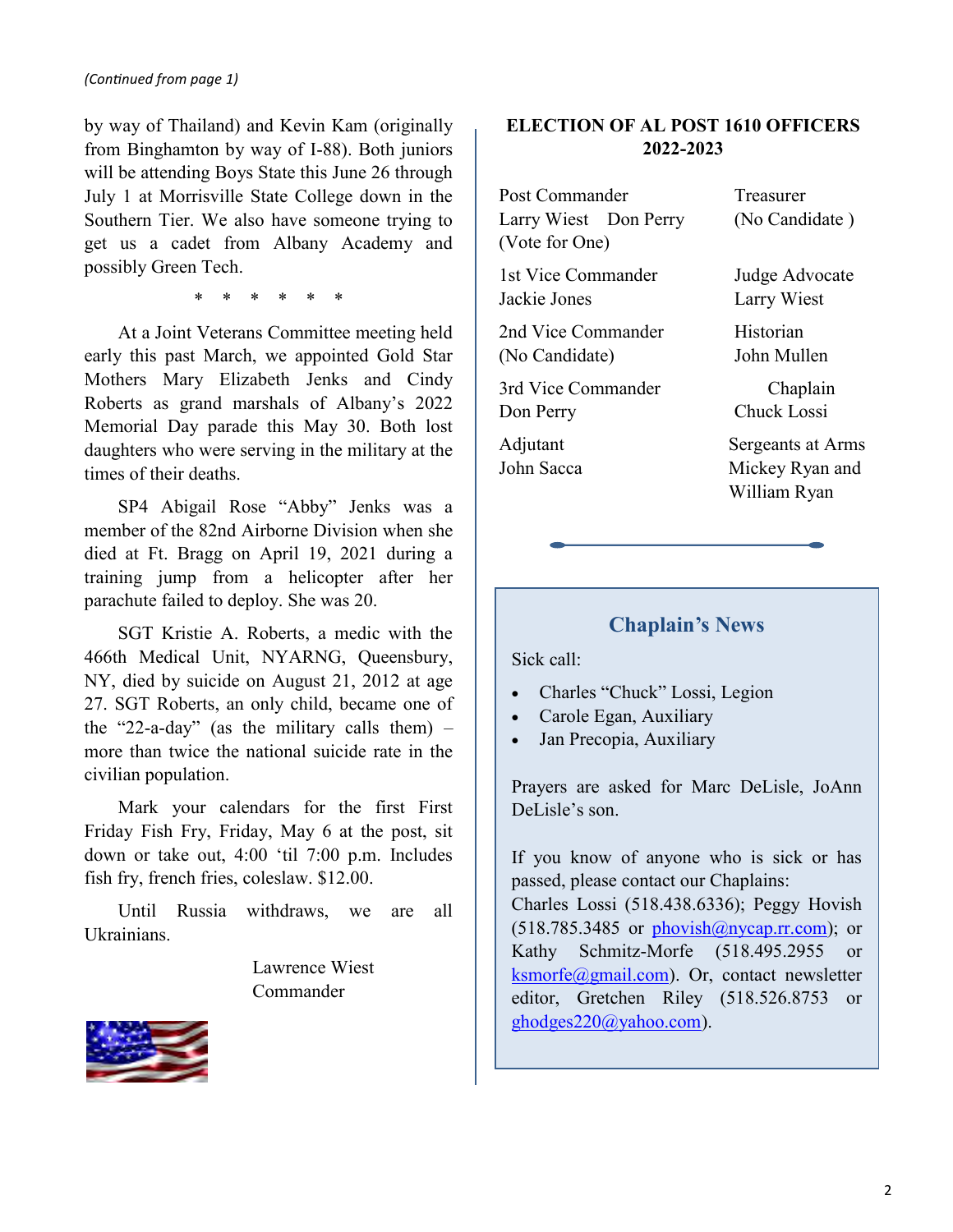

## **SAINT PATRICK'S DAY SATURDAY AT THE POST, 2022**





This year Limerick Marshal Wendy Kindlon, at long last, got to lead her Limericks in the North Albany and downtown parades.



Mike Wright, left, and Joey Ryan quenching a terrible thirst after the parades.



Theresa Jones, left, and Kat McDonald take a break alongside the dance floor.



The Auxiliary's Gloria Knorr, left, and Dorothy Curran enjoying the afternoon.

Volunteers Drew and Hiesook Sacca taking a breather at the end of a busy day. Many thanks.



Gretchen and George Riley, this year's Mr. and Mrs. Limerick, with family and friends after enjoying a corned beef dinner. Standing L to R: Matt Quackenbush, Nancy Quackenbush and Don Riley. Sitting L to R: Gretchen Riley, George Riley, Mike Mihok and Gail Riley.